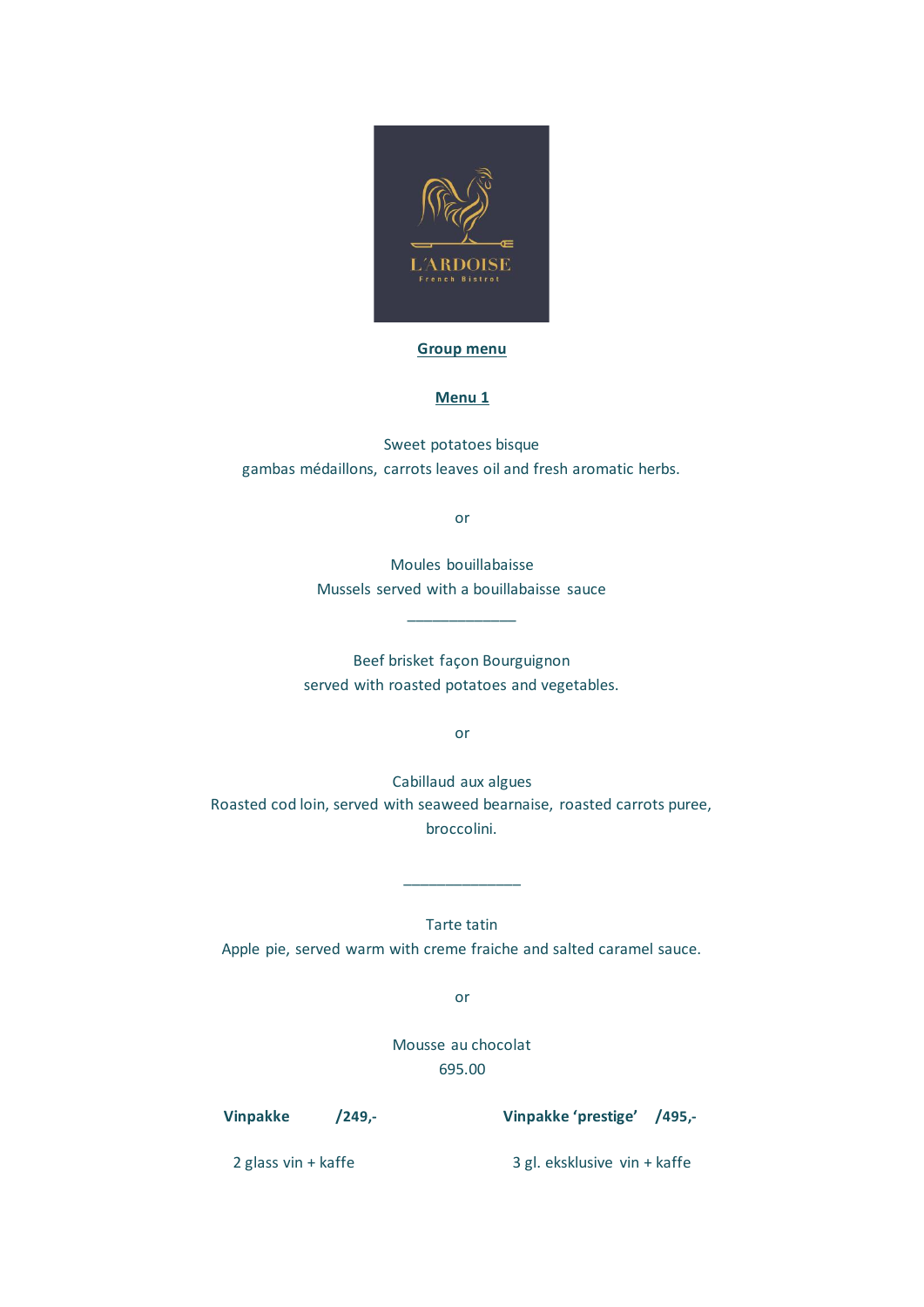## **Menu 2**

Noix de Saint-Jacques Pan-seared scallops, Calvados butter, granny smith julienne.

or

Charcuterie française Medley of french charcuterie, served with pickles, red onions jam and bread.

Filet mignon façon grand-mère

\_\_\_\_\_\_\_\_\_\_\_\_\_\_

Slow cooking pork tenderloin, bacon, mushrooms and glazed onion sauce , served with roasted potatoes and vegetables.

or

Seabass filet façon meunière

Seabass, pan-seared with garlic butter, lemon and parsley. Served with squid ink mashed potatoes and roasted broccolini.

\_\_\_\_\_\_\_\_\_\_\_\_\_\_

Tarte tatin Apple pie, served warm with creme fraiche and salted caramel sauce.

or

Mousse au chocolat

795.00

**Vinpakke /249,- Vinpakke 'prestige' /495,-**

2 glass vin + kaffe 3 gl. eksklusive vin + kaffe